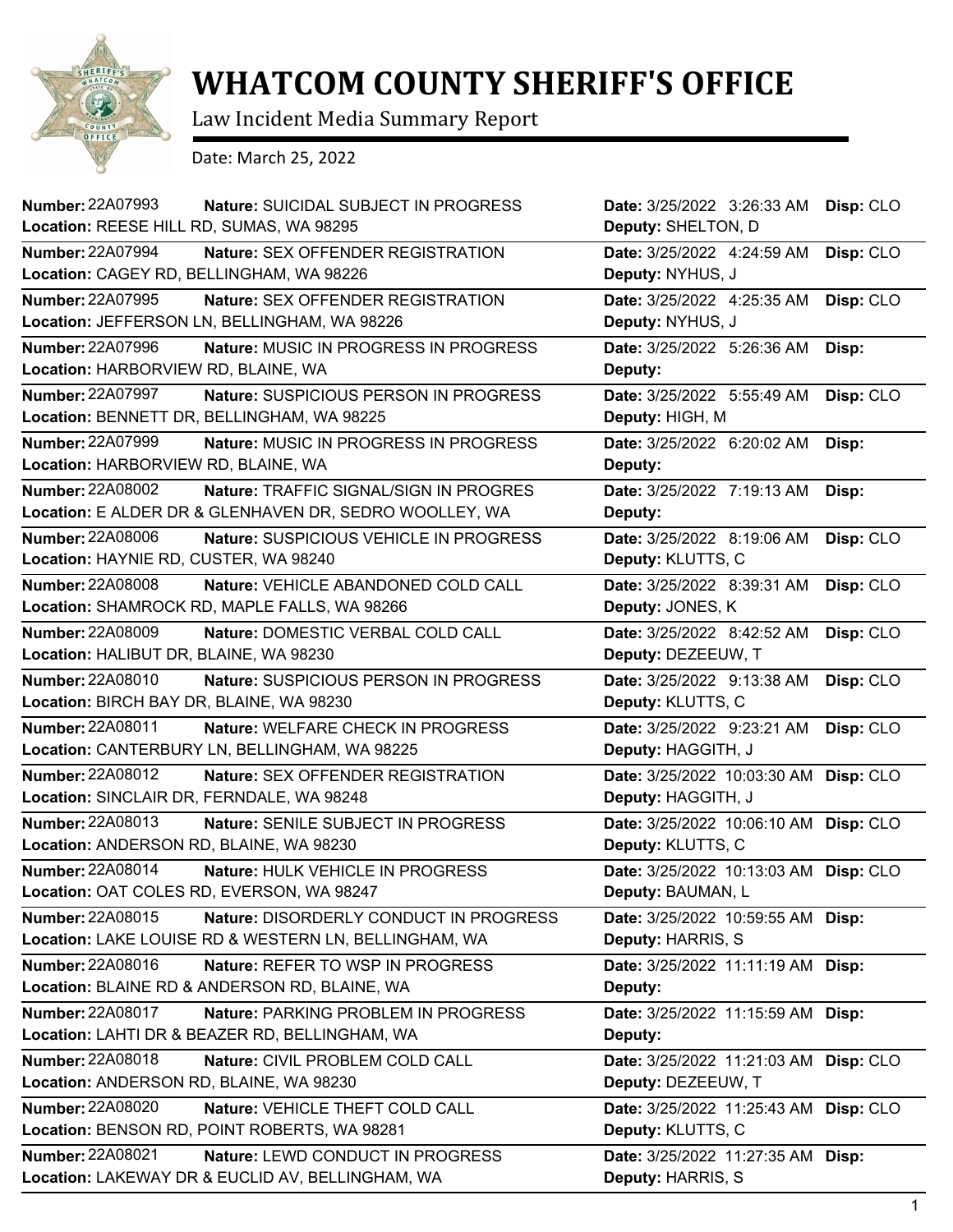| <b>Number: 22A08022</b><br>Nature: THEFT COLD CALL                               | Date: 3/25/2022 11:37:02 AM Disp: ACT                       |
|----------------------------------------------------------------------------------|-------------------------------------------------------------|
| Location: E LAUREL RD, BELLINGHAM, WA 98226                                      | Deputy: JONES, K                                            |
| Number: 22A08023<br>Nature: FRAUD COLD CALL                                      | Date: 3/25/2022 11:38:49 AM Disp: CLO                       |
| Location: HILLTOP DR, SEDRO WOOLLEY, WA 98284                                    | Deputy: DEZEEUW, T                                          |
| <b>Number: 22A08026</b><br>Nature: SHOTS IN PROGRESS                             | Date: 3/25/2022 12:47:32 PM Disp: CLO                       |
| Location: SWEET RD, BLAINE, WA 98230                                             | Deputy: KLUTTS, C                                           |
| <b>Number: 22A08027</b><br>Nature: ASSIST CITIZEN IN PROGRESS                    | Date: 3/25/2022 1:10:29 PM<br>Disp: CLO                     |
| Location: E AXTON RD, BELLINGHAM, WA 98226                                       | Deputy: JONES, K                                            |
| <b>Number: 22A08028</b><br>Nature: TRESPASS COLD CALL                            | Date: 3/25/2022 1:12:40 PM<br>Disp: CLO                     |
| Location: W SMITH RD, BELLINGHAM, WA 98226                                       | Deputy: HAGGITH, J                                          |
| Number: 22A08029<br>Nature: EXTRA PATROL IN PROGRESS                             | Date: 3/25/2022 1:30:28 PM<br>Disp: CLO                     |
| Location: PIPER RD, FERNDALE, WA 98248                                           | Deputy: HENTZ, J                                            |
| Number: 22A08030<br>Nature: SUSPICIOUS PERSON IN PROGRESS                        | Date: 3/25/2022 1:39:54 PM<br>Disp: CLO                     |
| Location: JACKSON RD, BLAINE, WA 98230                                           | Deputy: KLUTTS, C                                           |
| Number: 22A08031<br>Nature: DRUGS COLD CALL                                      | Date: 3/25/2022 1:48:26 PM<br>Disp: CLO                     |
| Location: BIRCH BAY LYNDEN RD, CUSTER, WA 98240                                  | Deputy: ASSINK, G                                           |
| <b>Number: 22A08032</b><br>Nature: ASSIST CITIZEN IN PROGRESS                    | Date: 3/25/2022 2:07:53 PM<br>Disp: CLO                     |
| Location: DARDU RD, MAPLE FALLS, WA 98266                                        | Deputy: DEZEEUW, T                                          |
| <b>Number: 22A08033</b><br>Nature: WATCH FOR IN PROGRESS                         | Date: 3/25/2022 2:21:09 PM<br>Disp:                         |
| Location: CAMP 2 & CAIN LAKE RD, SEDRO WOOLLEY, WA                               | Deputy:                                                     |
| <b>Number: 22A08035</b><br>Nature: SEX OFFENDER REGISTRATION                     | Disp: CLO<br>Date: 3/25/2022 2:44:36 PM                     |
| Location: CHIEF MARTIN RD, BELLINGHAM, WA 98226                                  | Deputy: HENTZ, J                                            |
| <b>Number: 22A08038</b><br>Nature: WATCH FOR IN PROGRESS                         | Disp: CLO<br>Date: 3/25/2022 2:59:54 PM                     |
| Location: COUNTRY LN & BANCROFT RD, BELLINGHAM, WA 98225                         | Deputy: ALLEN, J                                            |
|                                                                                  |                                                             |
| <b>Number: 22A08040</b><br>Nature: TRESPASS IN PROGRESS                          | Date: 3/25/2022 3:15:16 PM<br>Disp:                         |
| Location: SQUIRES RD, BELLINGHAM, WA                                             | Deputy: LEBEDEV, P                                          |
| <b>Number: 22A08041</b><br>Nature: CIVIL PROBLEM IN PROGRESS                     | Date: 3/25/2022 3:15:25 PM<br>Disp: CLO                     |
| Location: MOSQUITO LAKE RD, DEMING, WA 98244                                     | Deputy: ALLEN, J                                            |
| Number: 22A08042<br>Nature: SUSPICIOUS CIRCUMSTANCES IN PR                       | Date: 3/25/2022 3:43:50 PM<br>Disp: CAA                     |
| Location: E POLE RD & NOON RD, EVERSON, WA                                       | Deputy: STRAND, E                                           |
| Arrested:                                                                        | Age:                                                        |
| Offenses:                                                                        |                                                             |
| <b>Number: 22A08044</b><br>Nature: HIT AND RUN IN PROGRESS                       | Date: 3/25/2022 3:54:38 PM<br>Disp:                         |
| Location: E POLE RD, EVERSON, WA                                                 | Deputy:                                                     |
| <b>Number: 22A08045</b><br>Nature: TRESPASS IN PROGRESS                          | Date: 3/25/2022 4:06:42 PM<br>Disp:                         |
| Location: EVERGREEN LN, POINT ROBERTS, WA                                        | Deputy: VANDERVEEN, T                                       |
| <b>Number: 22A08046</b><br>Nature: HIT AND RUN IN PROGRESS                       | Date: 3/25/2022 4:07:10 PM<br>Disp:                         |
| Location: E POLE RD, EVERSON, WA                                                 | Deputy:                                                     |
| <b>Number: 22A08047</b><br>Nature: NEIGHBORHOOD DISPUTE COLD CALL                | Date: 3/25/2022 4:11:28 PM<br>Disp:                         |
| Location: WELKERS RD, BLAINE, WA                                                 | Deputy: SLYTER, C                                           |
| <b>Number: 22A08049</b><br>Nature: ASSIST AGENCY IN PROGRESS                     | Date: 3/25/2022 4:22:54 PM<br>Disp:                         |
| Location: MERIDIAN ST, BELLINGHAM, WA                                            | Deputy: TADDONIO, M                                         |
| Number: 22A08050<br>Nature: REFER TO WSP IN PROGRESS                             | Date: 3/25/2022 4:31:36 PM<br>Disp:                         |
| Location: GUIDE MERIDIAN & BEARD RD, WA                                          | Deputy:                                                     |
| <b>Number: 22A08051</b><br>Nature: CIVIL PROBLEM IN PROGRESS                     | Date: 3/25/2022 5:35:35 PM<br>Disp: CLO                     |
| Location: EVERGREEN LN, POINT ROBERTS, WA 98281                                  | Deputy: INGERMANN, N                                        |
| Number: 22A08054<br>Nature: THREAT COLD CALL<br>Location: JACKSON RD, BLAINE, WA | Date: 3/25/2022 6:05:16 PM<br>Disp:<br>Deputy: INGERMANN, N |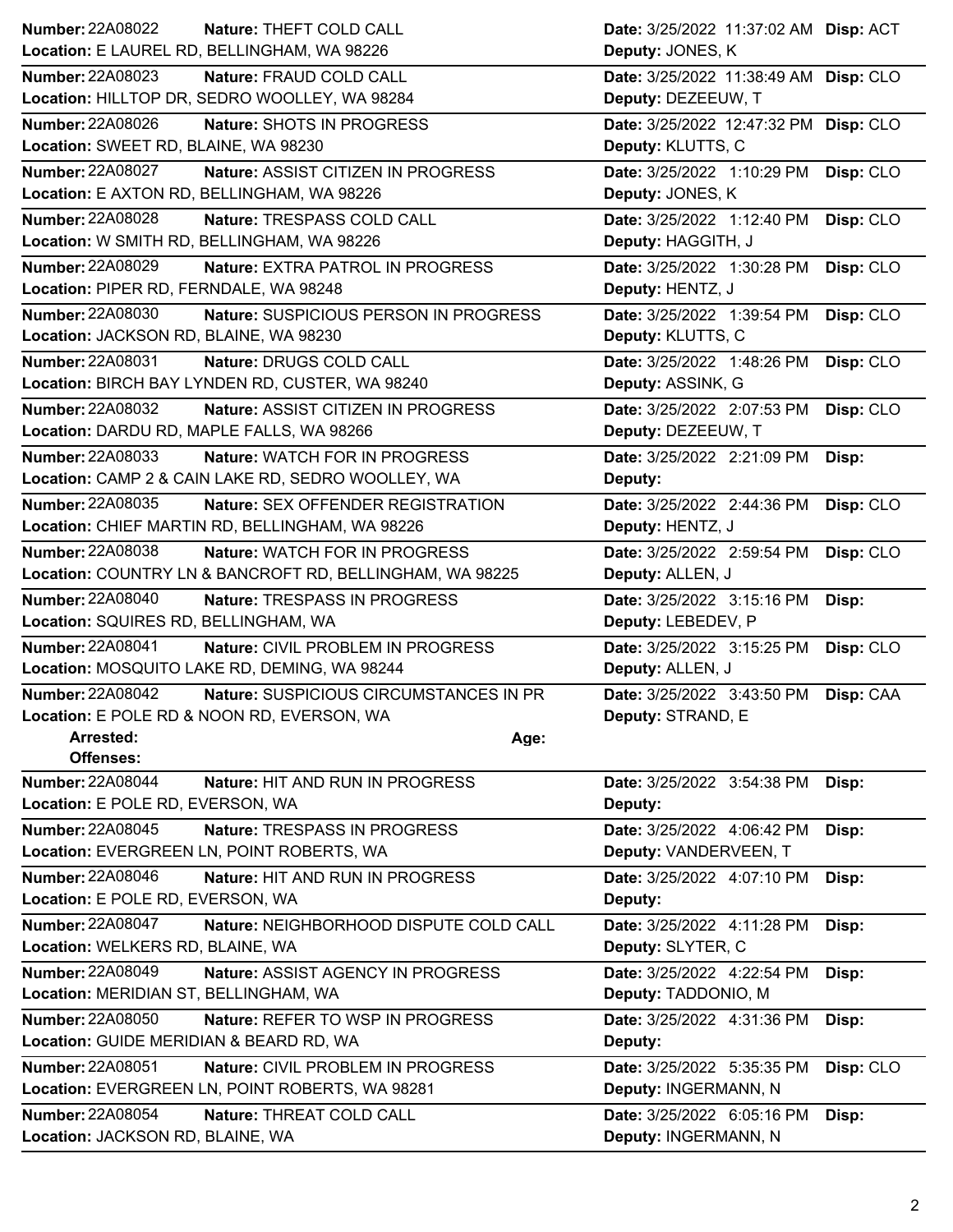| <b>Number: 22A08056</b><br>Nature: WATCH FOR IN PROGRESS              | Date: 3/25/2022 6:15:08 PM Disp: CLO |           |
|-----------------------------------------------------------------------|--------------------------------------|-----------|
| Location: KICKERVILLE RD & RAINBOW RD, FERNDALE, WA 98248             | Deputy: ALLEN, J                     |           |
| <b>Number: 22A08057</b><br>Nature: BURGLARY COLD CALL                 | Date: 3/25/2022 6:29:50 PM           | Disp: INF |
| Location: ASH LN, MAPLE FALLS, WA 98266                               | Deputy: SLYTER, C                    |           |
| <b>Number: 22A08059</b><br>Nature: NEIGHBORHOOD DISPUTE COLD CALL     | Date: 3/25/2022 6:57:03 PM           | Disp: CLO |
| Location: WOODPECKER PL, BELLINGHAM, WA 98229                         | Deputy: SLYTER, C                    |           |
| <b>Number: 22A08060</b><br>Nature: SEX OFFENDER REGISTRATION          | Date: 3/25/2022 7:00:20 PM           | Disp: CLO |
| Location: ELDER RD, FERNDALE, WA 98248                                | Deputy: ALLEN, J                     |           |
| <b>Number: 22A08061</b><br>Nature: DOMESTIC ORDER VIOL COLD CALL      | Date: 3/25/2022 7:12:15 PM<br>Disp:  |           |
| Location: NOON RD, EVERSON, WA                                        | Deputy: SLYTER, C                    |           |
| Number: 22A08062<br><b>Nature: MVA NON BLKING/NON INJURY IN P</b>     | Date: 3/25/2022 7:20:07 PM           | Disp: CLO |
| Location: MOUNTAIN VIEW RD & RAINBOW RD, FERNDALE, WA 98248           | Deputy: ALLEN, J                     |           |
| <b>Number: 22A08063</b><br>Nature: ASSIST CITIZEN IN PROGRESS         | Date: 3/25/2022 7:33:09 PM           | Disp: CLO |
| Location: BIRCH BAY DR, BLAINE, WA 98230                              | Deputy: INGERMANN, N                 |           |
| Number: 22A08064<br>Nature: TRAFFIC STOP                              | Date: 3/25/2022 7:52:10 PM           | Disp: CLO |
| Location: MOUNTAIN VIEW RD & LAKE TERRELL RD, FERNDALE, WA 98248      | Deputy: ALLEN, J                     |           |
| <b>Number: 22A08065</b><br>Nature: FIGHT IN PROGRESS                  | Date: 3/25/2022 7:52:02 PM<br>Disp:  |           |
| Location: BIRCH BAY DR, BLAINE, WA                                    | Deputy: INGERMANN, N                 |           |
| Number: 22A08066<br>Nature: FIGHT IN PROGRESS                         | Date: 3/25/2022 7:52:07 PM<br>Disp:  |           |
| Location: BEACHCOMBER DR, BLAINE, WA                                  | Deputy:                              |           |
| <b>Number: 22A08068</b><br>Nature: FIGHT IN PROGRESS                  | Date: 3/25/2022 7:55:13 PM<br>Disp:  |           |
| Location: BIRCH BAY DR, BLAINE, WA                                    | Deputy:                              |           |
| Number: 22A08069<br>Nature: FIGHT IN PROGRESS                         | Date: 3/25/2022 7:56:09 PM<br>Disp:  |           |
| Location: BIRCH BAY DR, BLAINE, WA                                    | Deputy:                              |           |
|                                                                       |                                      |           |
| Number: 22A08071<br>Nature: HARASSMENT COLD CALL                      | Date: 3/25/2022 8:15:18 PM           | Disp: CLO |
| Location: SUNRISE RD, CUSTER, WA 98240                                | Deputy: SLYTER, C                    |           |
| <b>Number: 22A08072</b><br>Nature: ASSIST CITIZEN IN PROGRESS         | Date: 3/25/2022 8:29:00 PM<br>Disp:  |           |
| Location: GALBRAITH RD, ACME, WA                                      | Deputy: SHELTON, D                   |           |
| <b>Number: 22A08073</b><br>Nature: SECURITY CHECK IN PROGRESS         | Date: 3/25/2022 8:37:06 PM<br>Disp:  |           |
| Location: SLATER RD, FERNDALE, WA                                     | Deputy: TADDONIO, M                  |           |
| Number: 22A08074<br>Nature: PROPERTY LOST COLD CALL                   | Date: 3/25/2022 7:51:35 PM           | Disp: CLO |
| Location: HAYNIE RD, CUSTER, WA 98240                                 | Deputy: BOYD, M                      |           |
| Number: 22A08075<br>Nature: SECURITY CHECK IN PROGRESS                | Date: 3/25/2022 8:38:13 PM<br>Disp:  |           |
| Location: SLATER RD, FERNDALE, WA                                     | Deputy: NEVARES, D                   |           |
| Number: 22A08076<br>Nature: ASSIST CITIZEN IN PROGRESS                | Date: 3/25/2022 8:41:34 PM<br>Disp:  |           |
| Location: BEST RD, BELLINGHAM, WA                                     | Deputy: SHELTON, D                   |           |
| <b>Number: 22A08077</b><br>Nature: SERVE PAPERS IN PROGRESS           | Date: 3/25/2022 8:47:18 PM           | Disp: CLO |
| Location: NORTHWEST DR UNIT 2, BELLINGHAM, WA 98226                   | Deputy: KARB, J                      |           |
| Number: 22A08079<br>Nature: REFER TO WSP IN PROGRESS                  | Date: 3/25/2022 9:07:25 PM<br>Disp:  |           |
| Location: MT BAKER HW, DEMING, WA                                     | Deputy:                              |           |
| <b>Number: 22A08080</b><br>Nature: REFER TO WSP IN PROGRESS           | Date: 3/25/2022 9:07:40 PM<br>Disp:  |           |
| Location: MT BAKER HW & 45TH DR, WA                                   | Deputy:                              |           |
| <b>Number: 22A08082</b><br>Nature: RUNAWAY COLD CALL                  | Date: 3/25/2022 9:16:54 PM<br>Disp:  |           |
| Location: LAKESIDE DR, SEDRO WOOLLEY, WA                              | Deputy: SHELTON, D                   |           |
| <b>Number: 22A08085</b><br><b>Nature: DOMESTIC VERBAL IN PROGRESS</b> | Date: 3/25/2022 9:42:54 PM<br>Disp:  |           |
| Location: HOLLY LN, MAPLE FALLS, WA                                   | Deputy: NYHUS, J                     |           |
| <b>Number: 22A08089</b><br>Nature: WELFARE CHECK COLD CALL            | Date: 3/25/2022 9:54:06 PM<br>Disp:  |           |